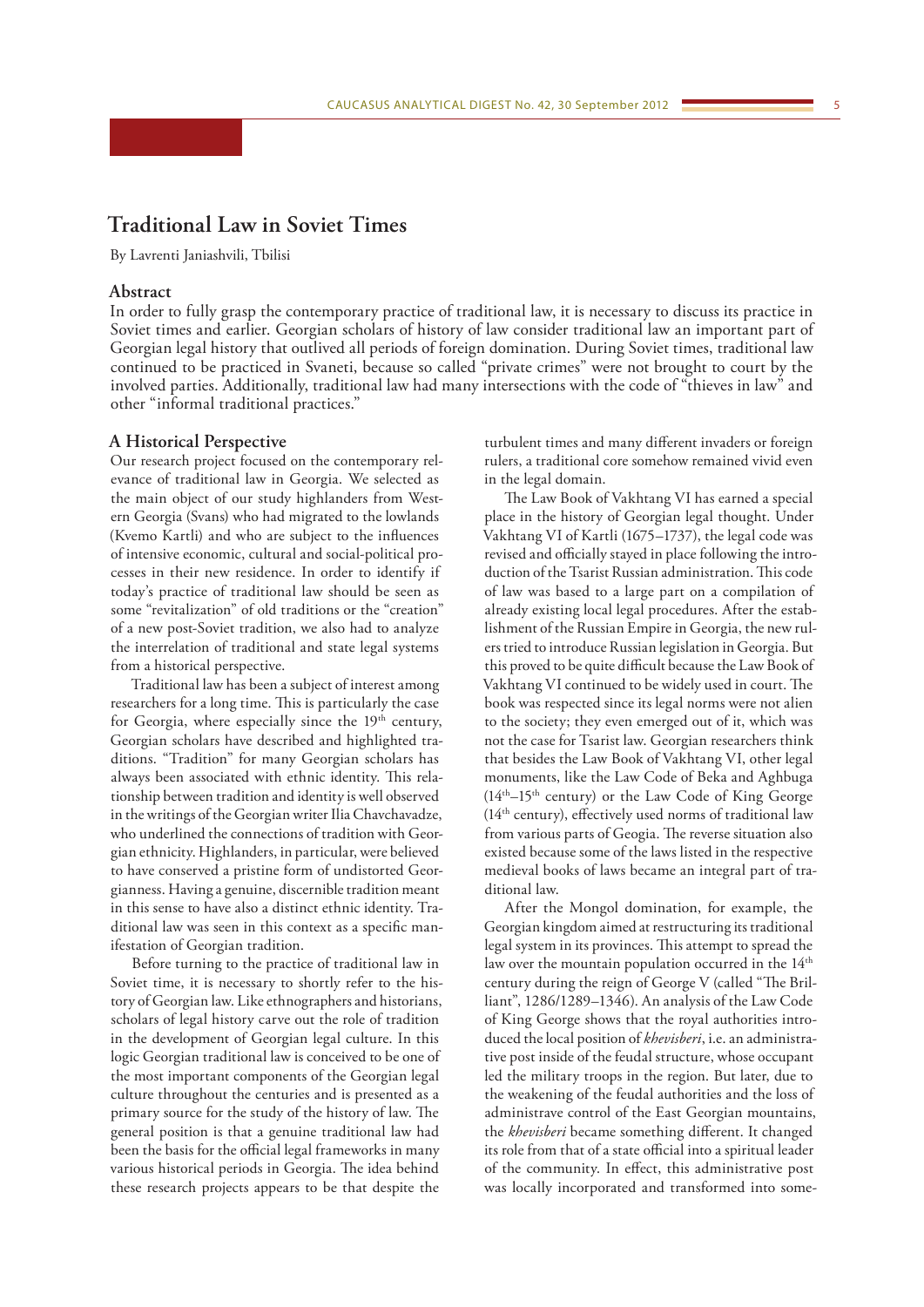thing else, an elder who besides religious celebrations was also important for implementing East Georgian traditional legal practice.

## **The Soviet Era**

Defining the necessary historical perspective on Svan traditional law was a challenging task for our project. Arranging interviews with contemporaries is becoming more and more difficult and the new generation seems to glorify the practice of traditional law from earlier times. The literature is sparse and the archive material not very rich. In studying Soviet legislation in regard to the practice of traditional law it became clear that traditional law was considered a real challenge to the full power of the state. The Soviet authorities severely punished those who used traditional law: capital punishment was introduced as a penalty for murders committed in carrying out a blood feud. The perpetrator had to be executed by firing squad (§104, Criminal Code of Soviet Georgia).

During the first years of the establishment of the Soviet regime, the practice of traditional law in Svaneti was not sharply restricted. Many local conflicts (especially family disputes) were solved according to local legal traditions and people seldom addressed official authorities. The situation was different, however, when it came to incidents which fell under penal law. In these cases, the Soviet legal system tried to control the process entirely. A significant field of action, however, was left for traditional law despite the strict application of penal law, namely, the mediation of so-called "private crimes." According to Soviet law in the 1920s, "any action or inaction threatening Soviet order or the rule of law established by the authorities of workers and peasants for the transitional period to Communist rule of order was considered a crime" (Erkomaishvili 1928). If a case did not fall under this act, it could have been considered a private affair even if theoretically speaking it fell under penal law. The state transferred the right to negotiate the problem to the offended party. Surguladze (1928) named numerous precedents which were labelled correspondingly as private crimes, treated without any interference from the state, because the offended party did not appeal to court. This practice with private crimes was justified by the courts' case overload, but it helped to support the continuity of extra-court legal proceedings.

Traditional norms played a significant role in social relationships and everyday life in the Soviet period. They determined the rights and obligation of an individual towards his society. Despite the fact that law enforcement means for the traditional legal institutions were restricted, the attitude of the majority of society toward the violators of traditional norms remained negative.

The reasons why the Soviet system did not manage to impose fully its administrative, legal and ideological point of view—especially in the rural areas—was, according to Dragadze (1988), because the relations between Georgia and the Soviet Union were perceived as relations between two distinct nations. The Soviet Union always remained an alien concept. Dragadze writes that the Soviet Union was hostile to local traditions and wanted to transform radically the moral order. But this policy paradoxically incited the opposite. "Traditional culture" was used as a "means of counterstrategy." Christophe (2003) states correspondingly that the socialist state did not manage to penetrate the rural society. Behind the façade of Soviet institutions, a "multitude of informal traditional practices" prevailed. In this context, we must note the continuous relevance of informal and clan-based networks in Soviet Georgia, which transgressed the usual Soviet Nomenklatura system (Mars/Altman 1983). A persistent traditional law, i.e. alternative moral frameworks and conceptions of order, were part of similar phenomena in various regions of Georgia. According to my informants, Svan traditional law in Soviet Georgia and in the 1990s had some intersections through the "thieves in law" institution in Georgia, i.e. criminal groups with a "law code" that originated from penal work camps in Russia. The "criminal romance" of this system especially attracted the youth.

#### **Implementation**

The main places where Svan traditional law was enacted were community assemblies and courts of mediation. On these occasions the conflicts that used to occur were resolved. The community assembly was headed by a *makhvshi* (elder), which was elected by the participants in the assembly. One can distinguish here two forms of conflicts that were discussed during the assembly sessions: (1) conflicts against the interests of the community (e.g. betrayal of the community, disrespect for a religious icon, violation of the rules of exogamy etc.) and (2) conflicts against individuals, i.e. murder, wounding, offence of one's honour or damaging one's property. The assembly could, after having negotiated the cases, expel families from the village, order the burning of one's house, order the expulsion of a family from the region, or even impose a sentence of capital punishment. The death penalty was particularly used for the "traitors" of the village or the community. The assembly did not report to anybody and had no responsibility to anyone. It was entitled to jointly discuss and settle internal and external issues (Nizharadze 1962).

Courts of mediation had a different function. They sought not only to identify the criminal and impose a punishment, but, most importantly, to reconcile the